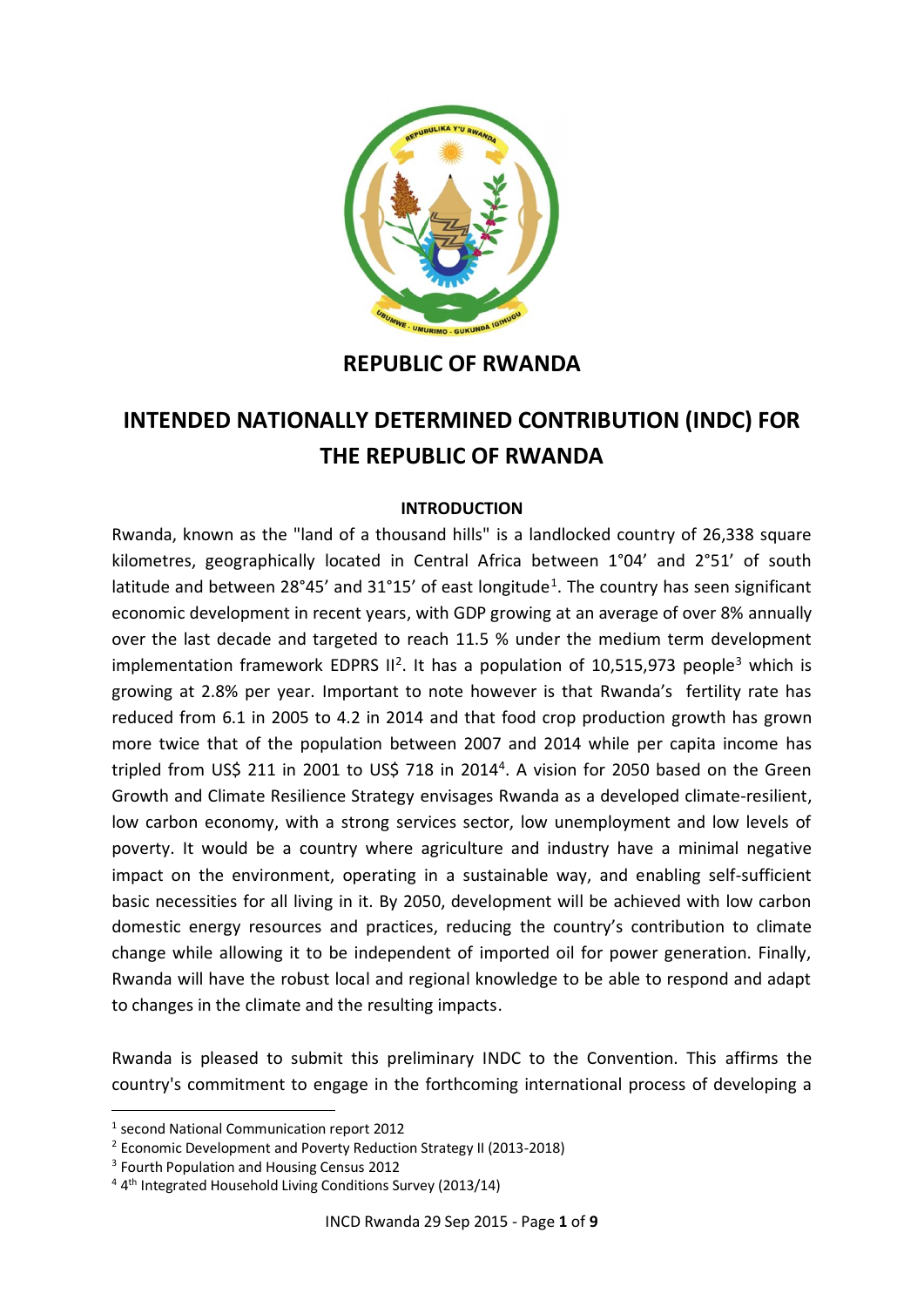climate change agreement. Rwanda plans to elaborate this INDC in full and re-submit it prior to the Conference of Parties in Paris in December 2015.

Rwanda has been committed to addressing the challenge of climate change since 1998 when it ratified the United Nations Framework Convention on Climate Change (UNFCCC) and later the Kyoto Protocol in 2003. The country submitted its Initial National Communication to the UNFCCC in 2005, National Adaptation Programmes of Action (NAPA) in 2006, and the Second National Communication in 2012. The Third National Communication is under preparation.

Rwanda's INDC is built upon its National Strategy for Climate Change and Low Carbon Development Strategy. The full implementation of this strategy rests upon five enabling pillars: Institutional Arrangements; Finance; Capacity Building and Knowledge Management; Technology, Innovation and Infrastructure; and Integrated Planning and Data Management.

| <b>ADAPTATION CONTRIBUTION</b> |                                                                                                 |
|--------------------------------|-------------------------------------------------------------------------------------------------|
| <b>Rationale and</b>           | Rwanda is highly vulnerable to climate change, as it is strongly reliant on rain-fed            |
| process for                    | agriculture both for rural livelihoods and for exports of mainly tea and coffee.                |
| adaptation                     | With the highest population density in Africa <sup>5</sup> , adaptation concerns are central to |
| contribution                   | the INDC. In recent years, extreme weather events in Rwanda increased in                        |
|                                | frequency and magnitude what, in some parts of the country, led to significant                  |
|                                | losses including human lives <sup>6</sup> . Floods and landslides were increasingly reported in |
|                                | the high altitude Western and Northern Provinces, whereas droughts made                         |
|                                | severe damages in the Eastern Province <sup>7</sup> .                                           |
|                                | Rwanda has experienced a temperature increase of $1.4^{\circ}$ C since $1970^8$ , higher        |
| <b>Summary of</b>              | than the global average, and can expect an increase in temperature of up to 2.0°C               |
| climate change                 | by the 2030s from 1970. Rainfall is highly variable in Rwanda but average annual                |
| trends, impacts                | rainfall may increase by up to 5-10% by the 2030s from 1970 <sup>9</sup> . This is expected to  |
| and                            | lead to increasing rainfall intensity, leading to a higher frequency of floods and              |
| vulnerabilities                | storms resulting in landslides, crop losses, health risks, and damage to                        |
|                                | infrastructure, as well as an increase in temperatures resulting in proliferation of            |
|                                | diseases, crop decline and reduced land availability that impacts on food security              |
|                                | and export earnings.                                                                            |
|                                | <b>Adaptation vision and goals</b>                                                              |
| Vision for                     | Rwanda's long term vision is to become a climate resilient economy, with                        |
| adaptation                     | strategic objectives to achieve Energy Security and a Low Carbon Energy Supply                  |
|                                | that supports the development of Green Industry and Services; Sustainable Land                  |

<sup>5</sup> World Bank Data 2015

-

<sup>6</sup> The assessment of economic impacts of the 2012 wet season flooding in Rwanda 2013

 $7$  Rwanda baseline climate change vulnerability index 2015

<sup>8</sup> Green Growth and Climate Resilience Strategy 2011

<sup>&</sup>lt;sup>9</sup> IPCC Fifth Assessment Report 2013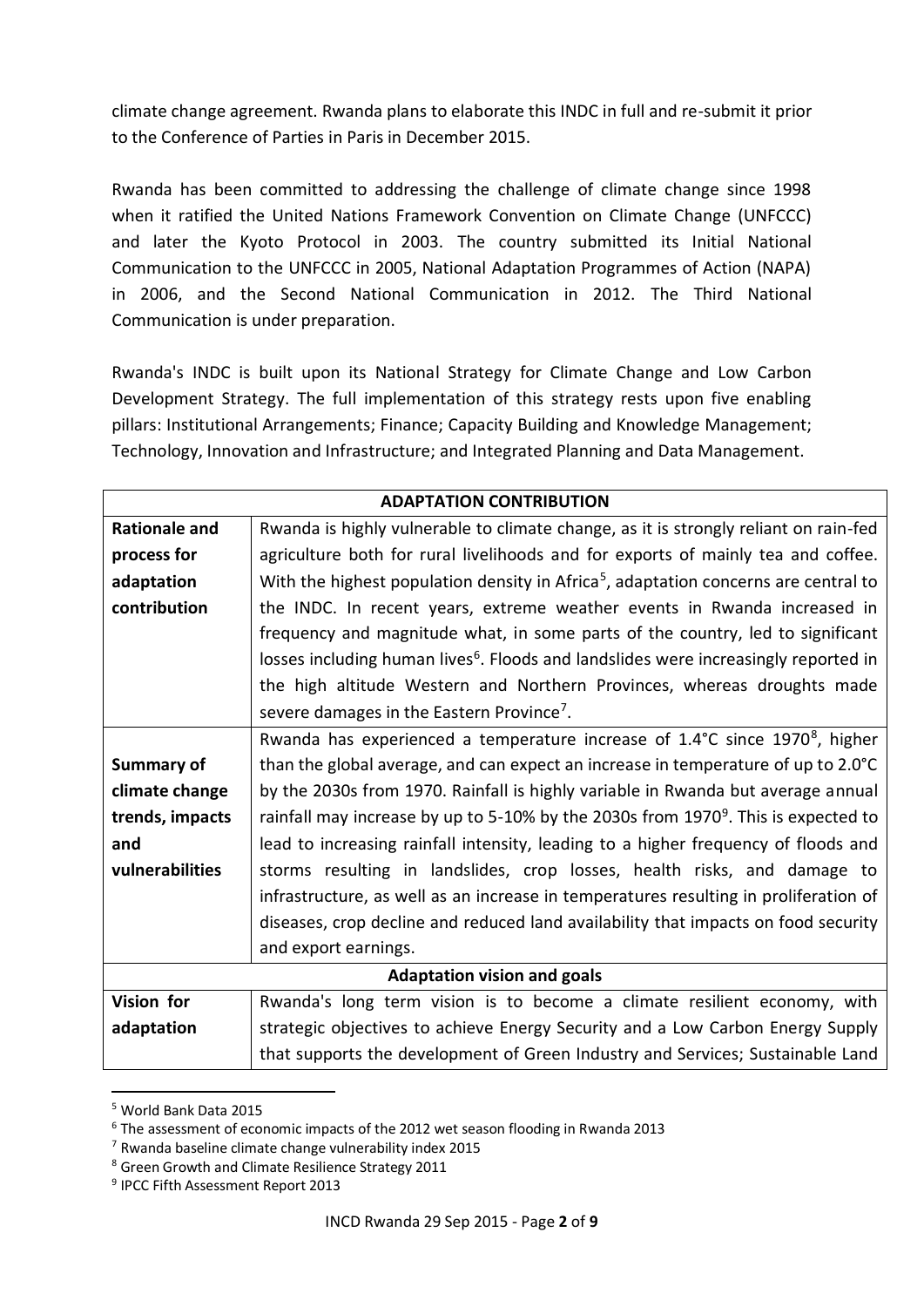|                    | Use and Water Resource Management that result in Food Security, appropriate                             |                    |        |
|--------------------|---------------------------------------------------------------------------------------------------------|--------------------|--------|
|                    | Urban Development and preservation of Biodiversity and Ecosystem Services, as                           |                    |        |
|                    | well as to ensure Social Protection, Improved Health and Disaster Risk Reduction                        |                    |        |
|                    | that reduces vulnerability to climate change impacts <sup>10</sup>                                      |                    |        |
| Sector goals       | The priority adaptation actions have been identified in Rwanda's Green Growth                           |                    |        |
|                    | and Climate Resilient Strategy (2011), are on-going and will be partially or fully                      |                    |        |
|                    | achieved by 2050. Many of the actions specified under the sectors programmes                            |                    |        |
|                    | have both mitigation and adaptation benefits.                                                           |                    |        |
|                    | <b>Programmes of Action</b>                                                                             | <b>Mitigation</b>  |        |
|                    |                                                                                                         | benefit            |        |
|                    |                                                                                                         | Indirect           | direct |
| <b>Agriculture</b> | Sustainable intensification of agriculture                                                              |                    |        |
|                    | Mainstreaming agroecology techniques using spatial plant                                                | X                  |        |
|                    | stacking as in agroforestry, kitchen gardens, nutrient recycling,                                       |                    |        |
|                    | and water conservation to maximise sustainable food                                                     |                    |        |
|                    | production;<br>Utilising resource recovery and reuse through organic waste                              | X                  |        |
|                    | composting and wastewater irrigation;                                                                   |                    |        |
|                    | Using fertiliser enriched compost                                                                       |                    | X      |
|                    |                                                                                                         | X                  |        |
|                    | Mainstreaming sustainable pest management techniques to<br>control plant parasites and pathogens        |                    |        |
|                    | Agricultural diversity in local and export markets                                                      | $\pmb{\mathsf{X}}$ |        |
|                    | Expanding crop varieties for import substitution and climate<br>resilience                              | X                  |        |
|                    | Add value to agricultural products through processing to meet<br>its own market demand for food stuffs; | X                  |        |
|                    | Develop decentralised village-based agricultural processing                                             |                    | Χ      |
|                    | centres that incorporate low-carbon sources of energy, such as                                          |                    |        |
|                    | biogas-digesters and solar driers; and                                                                  |                    |        |
|                    | Develop niche export crops under organic and fair-trade<br>branding.                                    | $\mathsf{X}$       |        |
| Forestry           | Sustainable Forestry, Agroforestry and Biomass Energy                                                   |                    |        |
|                    | Promote afforestation/reforestation of designated areas                                                 |                    | X      |
|                    | through enhanced germplasm and technical practices in                                                   |                    |        |
|                    | planting and post-planting processes;                                                                   |                    |        |
|                    | Employ Improved Forest Management for degraded forest<br>resources;                                     |                    | X      |
|                    | Formulate a joint strategy for agroforestry between the                                                 |                    | X      |
|                    | Ministry of Natural Respurces (MINIRENA) and the Ministry of                                            |                    |        |
|                    | Agriculture and Animal Resources (MINAGRI);                                                             |                    |        |
|                    | Mandate licensing of sustainable charcoal production                                                    |                    | Χ      |
|                    | techniques and promote improved cookstoves for efficient and                                            |                    |        |

<sup>-</sup> $10$  Green Growth and climate resilience Strategy, 2011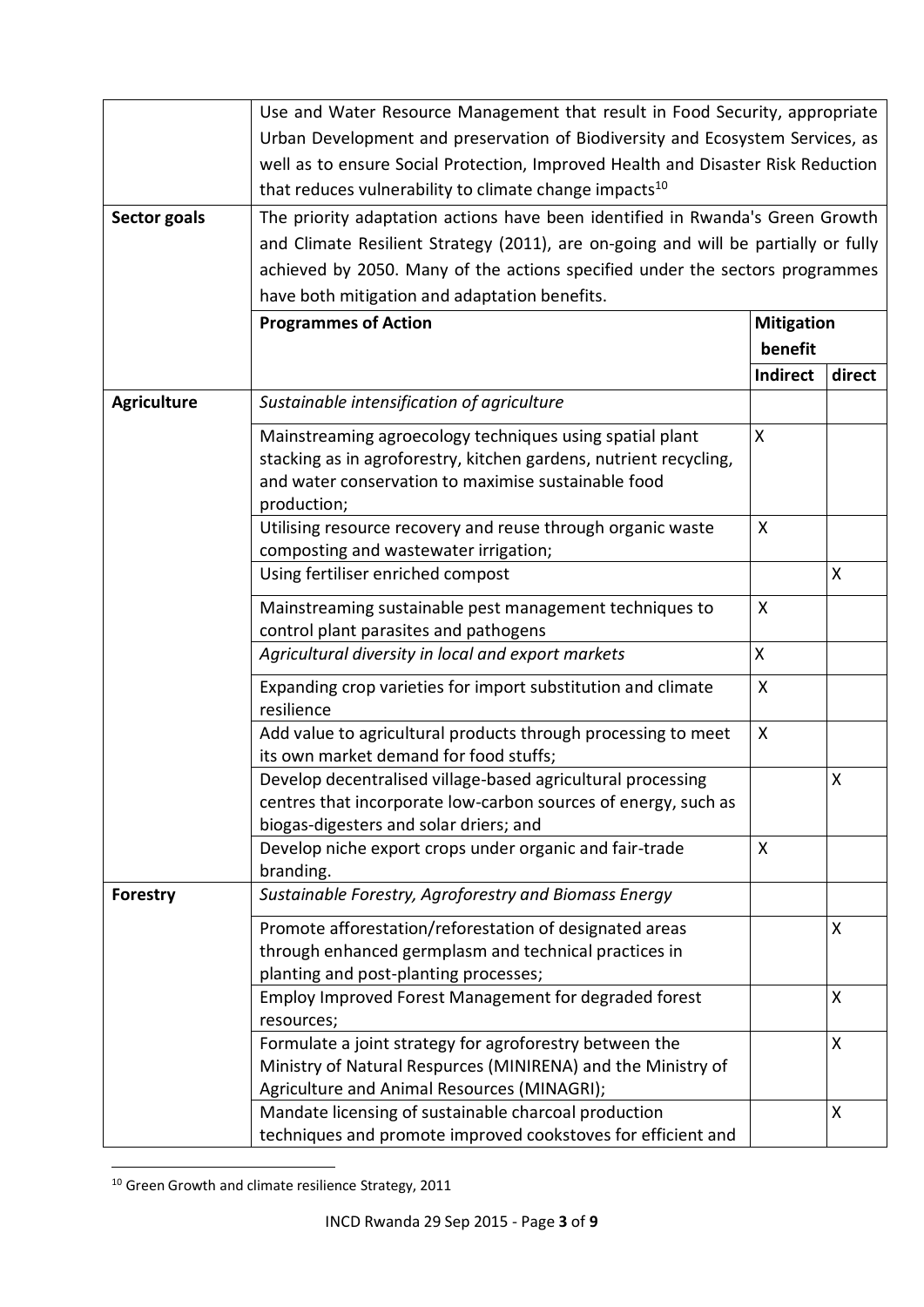|                                           | clean wood and charcoal consumptions.                                                                                                                                                                                                                                                                                                                                                                                                                                                                                                                       |              |  |
|-------------------------------------------|-------------------------------------------------------------------------------------------------------------------------------------------------------------------------------------------------------------------------------------------------------------------------------------------------------------------------------------------------------------------------------------------------------------------------------------------------------------------------------------------------------------------------------------------------------------|--------------|--|
| <b>Tourism</b>                            | Ecotourism, Conservation and Payment for Ecosystem Services<br><b>Promotion in Protected Areas</b>                                                                                                                                                                                                                                                                                                                                                                                                                                                          |              |  |
|                                           | Maximise business tourism (the largest source of export<br>revenues) through strategic conference management in order<br>maximise the distribution and volume of business travellers<br>throughout the year                                                                                                                                                                                                                                                                                                                                                 | $\mathsf{X}$ |  |
|                                           | Increase the Community Benefit Fund from 5% of tourism<br>revenues and ensure more equal distribution of resources to<br>the poorest income quintiles; and                                                                                                                                                                                                                                                                                                                                                                                                  | $\mathsf{X}$ |  |
|                                           | Establish participatory Payments for Ecosystem Services (PES)<br>schemes in Nyungwe forest and establishing the 4th National<br>Park of Gishwati-Mukurawe.                                                                                                                                                                                                                                                                                                                                                                                                  | X            |  |
| <b>Climate Data</b>                       | <b>Climate Data and Projections</b>                                                                                                                                                                                                                                                                                                                                                                                                                                                                                                                         |              |  |
| and Projections                           | Arrange additional observations to provide all climate<br>information necessary for future monitoring, climate trend<br>detection, management of climate variability, early warning<br>and disaster management;                                                                                                                                                                                                                                                                                                                                             | X            |  |
|                                           | Strengthen the institutional capacity to produce and interpret<br>climate change projections for Rwanda, with a focus on<br>disseminating climate model data in a user-friendly format for<br>use by all stakeholders                                                                                                                                                                                                                                                                                                                                       | X            |  |
|                                           | Develop the capacity in climate science by incorporating<br>climate science into secondary school, and university curricula.                                                                                                                                                                                                                                                                                                                                                                                                                                | X            |  |
|                                           | Enhance the use of climate data in disease prevention and<br>mitigation programmes for human health and agricultural crop<br>productivity.                                                                                                                                                                                                                                                                                                                                                                                                                  | $\mathsf{X}$ |  |
| Water                                     | <b>Integrated Water Resource Management and Planning</b><br>Establish a national integrated water resource management framework that<br>incorporates district and community-based catchment management;<br>Develop water resource models, improved meteorological services, water quality<br>testing, and improved hydro-related information management; and<br>Develop a National Water Security Plan to employ water storage and rain water<br>harvesting, water conservation practices, efficient irrigation, and other water<br>efficient technologies. |              |  |
| <b>Land Use</b>                           | Integrated Approach to Sustainable Land Use Planning and Management<br>Employ an integrated approach to planning and sustainable land use<br>management;<br>Improve spatial data by harnessing ICT and GIS (Geographic Information System)<br>technology; and<br>Establish a National Information Sharing and Access Policy to guide management<br>of this data.                                                                                                                                                                                            |              |  |
| <b>Health and</b>                         | <b>Disaster Management and Disease Prevention</b>                                                                                                                                                                                                                                                                                                                                                                                                                                                                                                           |              |  |
| <b>Disaster Risk</b><br><b>Management</b> | Conduct risk assessments, vulnerability mapping and vector-borne disease<br>surveillance;<br>Establish an integrated early-warning system, and disaster response plans;                                                                                                                                                                                                                                                                                                                                                                                     |              |  |
|                                           |                                                                                                                                                                                                                                                                                                                                                                                                                                                                                                                                                             |              |  |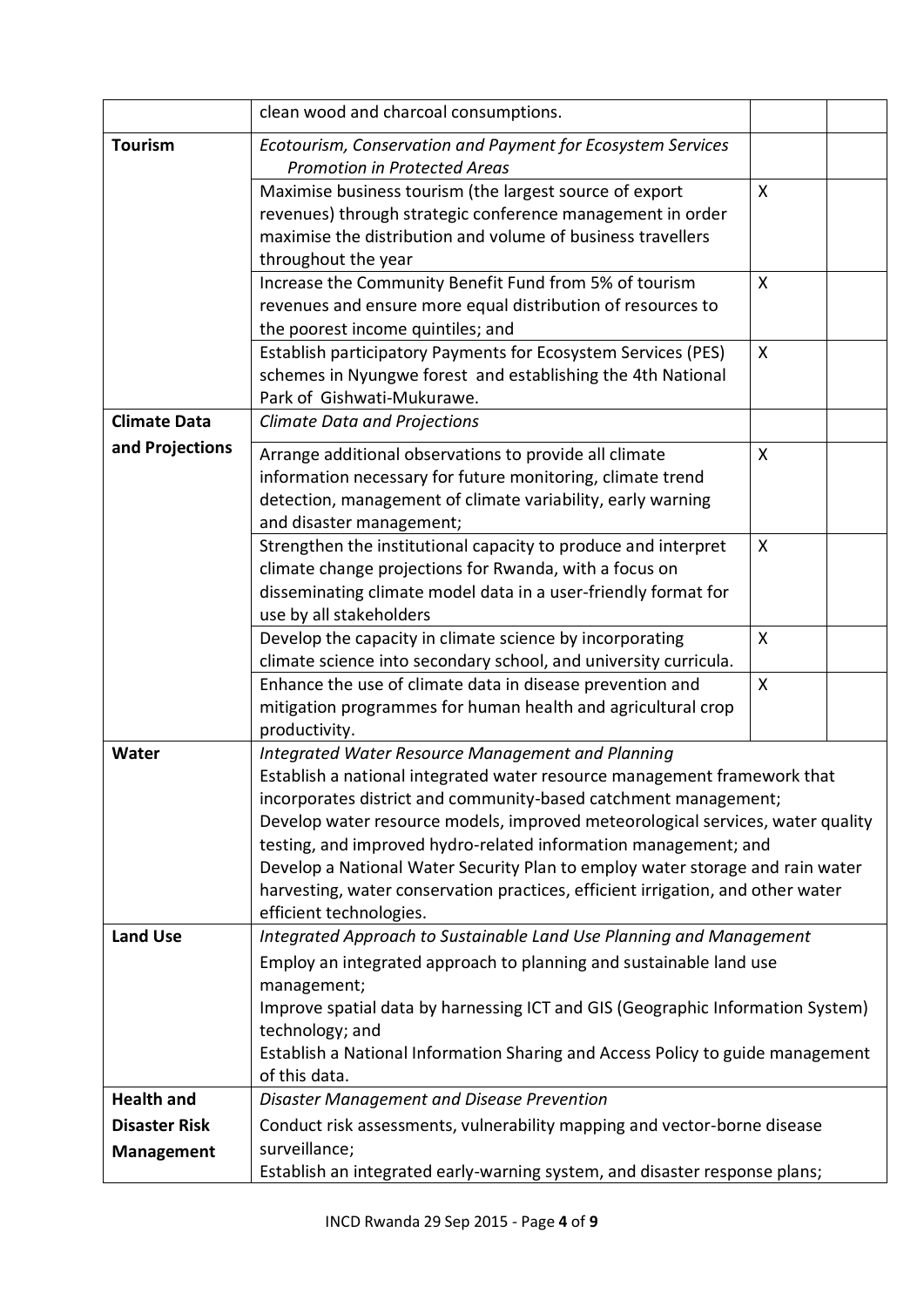|                        | Incorporate disaster and disease considerations into land-use, building and<br>infrastructure regulations; and<br>Employ community-based disaster risk reduction (DRR) programmes designed<br>around local environmental and economic conditions, to mobilise local capacity<br>in emergency response, and to reduce locally-specific hazards. |
|------------------------|------------------------------------------------------------------------------------------------------------------------------------------------------------------------------------------------------------------------------------------------------------------------------------------------------------------------------------------------|
|                        | Increase investment in climate resilient transport infrastructure, particularly<br>roads;                                                                                                                                                                                                                                                      |
| <b>Reporting on</b>    | The Government of Rwanda has taken various measures in order to limit the                                                                                                                                                                                                                                                                      |
| current and            | losses linked to climate and increase adaptive capacity, including:                                                                                                                                                                                                                                                                            |
| planned                | Putting in place a ministry in charge of managing disasters, most of which are                                                                                                                                                                                                                                                                 |
| undertakings           | linked to climate;                                                                                                                                                                                                                                                                                                                             |
| and support in         | Establishing a climate change department in its environment regulation agency,                                                                                                                                                                                                                                                                 |
| adaptation             | the Rwanda Environment Management Authority (REMA);                                                                                                                                                                                                                                                                                            |
|                        | The recognition that whereas Rwanda wishes to maintain rapid economic growth                                                                                                                                                                                                                                                                   |
|                        | and whereas climate change is a serious threat to the achievements of economic<br>development and poverty reduction:                                                                                                                                                                                                                           |
|                        | A national strategy green growth and low-carbon development was                                                                                                                                                                                                                                                                                |
|                        | developed and implemented in 2011;                                                                                                                                                                                                                                                                                                             |
|                        | A statutory fund for environment and climate change established in<br>٠<br>2012; and                                                                                                                                                                                                                                                           |
|                        | Priority interventions for developing a green economy approach to                                                                                                                                                                                                                                                                              |
|                        | economic transformation elaborated in the medium term strategy- EDPRS<br>Н.                                                                                                                                                                                                                                                                    |
|                        | Additional costs determined for the green growth of the key sectors of                                                                                                                                                                                                                                                                         |
|                        | Rwanda's economy: energy, water and agriculture.                                                                                                                                                                                                                                                                                               |
|                        | <b>MITIGATION CONTRIBUTION</b>                                                                                                                                                                                                                                                                                                                 |
| <b>Timeframe</b>       | up to 2030 <sup>11</sup>                                                                                                                                                                                                                                                                                                                       |
| Type of                | Emission reductions from projected emissions resulting from the deviation of                                                                                                                                                                                                                                                                   |
| Contribution           | BAU emissions for the year 2030 based on policies /actions conditional on                                                                                                                                                                                                                                                                      |
|                        | availability of international support for finance, technology and capacity building.                                                                                                                                                                                                                                                           |
| <b>Estimated GHG</b>   | Estimated impact of policies/actions is underway and will be informed by the                                                                                                                                                                                                                                                                   |
| emissions              | Third National Communication Report which will be completed by 2017.                                                                                                                                                                                                                                                                           |
| reduction              |                                                                                                                                                                                                                                                                                                                                                |
| <b>Sectors covered</b> | Agriculture, Energy, Industry, Urban and Rural Settlement, Transport, Land use,                                                                                                                                                                                                                                                                |
|                        | Forestry, Waste                                                                                                                                                                                                                                                                                                                                |
| <b>GHG covered</b>     | CO <sub>2</sub> , N <sub>2</sub> O, CH <sub>4</sub> .                                                                                                                                                                                                                                                                                          |
|                        | <b>Mitigation actions</b>                                                                                                                                                                                                                                                                                                                      |
| <b>Vision for</b>      | On the road to a low carbon economy, Rwanda aims to achieve Energy Security                                                                                                                                                                                                                                                                    |
| mitigation             | and a Low Carbon Energy Supply that support the development of Green Industry                                                                                                                                                                                                                                                                  |

<sup>-</sup> $11$  Although the Green Growth and Climate Resilience Strategy is a 2050 vision, the planning framework for mitigation actions was set for 2030 taking into consideration the dynamic tendency for rapid change in technologies.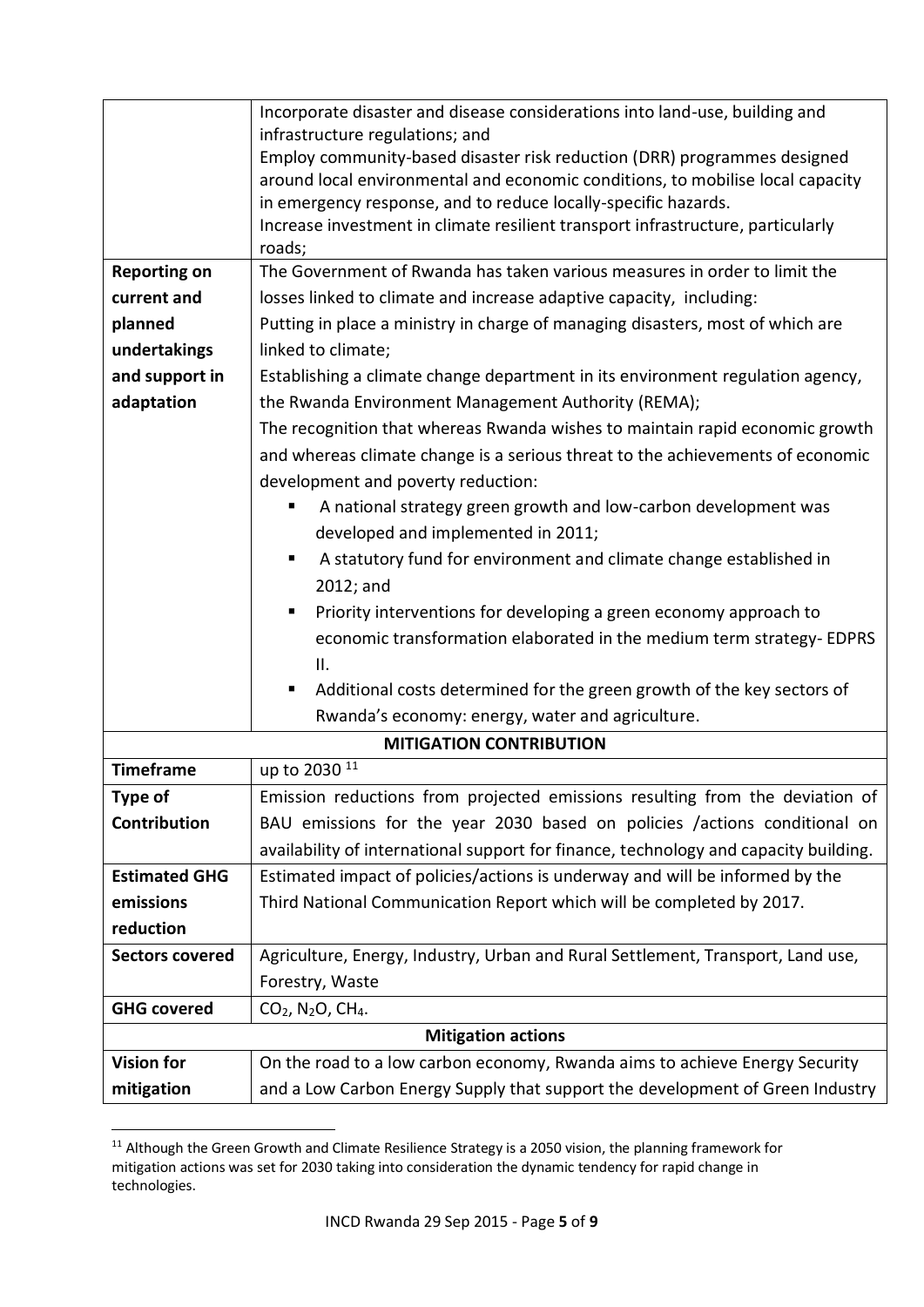|                         | and Services and avoids deforestation.                                                                                 |                    |
|-------------------------|------------------------------------------------------------------------------------------------------------------------|--------------------|
| <b>Sector</b>           | <b>Programmes of Action</b>                                                                                            |                    |
| <b>Energy</b>           | Low carbon energy mix powering the national grid                                                                       |                    |
|                         | Develop a strategy to phase out fossil fuels, utilise Rwanda's domestic energy                                         |                    |
|                         | resources, and increase energy efficiency;                                                                             |                    |
|                         | Establish renewable energy feed-in-tariffs and public-private partnership to                                           |                    |
|                         | encourage investment                                                                                                   |                    |
|                         | Implement renewable energy guidelines and codes of practice                                                            |                    |
|                         | Sustainable small-scale energy installations in rural areas                                                            |                    |
|                         | Encourage Private Sector involvement through performance-based grants and<br>incentives for consumer finance           |                    |
|                         | Maximise energy project potential through high load factors and appropriate                                            |                    |
|                         | maintenance;                                                                                                           |                    |
|                         | Build consumer confidence through demonstration and product standards                                                  |                    |
|                         |                                                                                                                        |                    |
| <b>Transport</b>        | Efficient resilient transport systems                                                                                  |                    |
|                         | Improve vehicle efficiency through vehicle and fuel quality regulations and                                            |                    |
|                         | taxation policies;                                                                                                     |                    |
|                         | Promote new technologies to reduce transport emissions                                                                 |                    |
|                         | Establish an integrated multi-mode urban transport system                                                              |                    |
| Industry                | Green industry and private sector development                                                                          | <b>Adaptation</b>  |
|                         |                                                                                                                        | benefit            |
|                         | Scale up resource efficiency to reduce energy and water demand,                                                        | X                  |
|                         | thus reducing emissions and promoting resilience<br>Employ efficient and zero waste technologies, practices and design |                    |
|                         | in Special Economic Zones and provincial industrial parks;                                                             | $\pmb{\mathsf{X}}$ |
|                         | Establish Climate Innovation Centres to support investment in                                                          | $\pmb{\mathsf{X}}$ |
|                         | industries producing and/or green technologies.                                                                        |                    |
|                         | Build carbon trading capacity within the private sector                                                                |                    |
|                         | Climate compatible mining                                                                                              |                    |
|                         | Implement energy efficiency at operations, through measuring and reporting,                                            |                    |
|                         | setting targets and using efficient technologies                                                                       |                    |
|                         | Utilise electricity from renewable energy sources, either from the national grid or                                    |                    |
|                         | on-site generation;                                                                                                    |                    |
|                         | Employ good water management practices on operations, including                                                        | X                  |
| <b>Settlement and</b>   | water efficiency and flood management<br>Low Carbon Urban Systems                                                      |                    |
| waste                   | Adopt energy and water efficiency standards into building codes                                                        | X                  |
|                         | Employ low carbon urban planning                                                                                       |                    |
|                         |                                                                                                                        |                    |
|                         | Fully utilize urban waste as a high-value resource stream.                                                             |                    |
|                         | Fairness, equity, ambition and means of implementation<br>(cross-cutting for both mitigation and adaptation)           |                    |
| <b>Fairness, equity</b> | Rwanda is part of the Least Developed Countries and has a low human                                                    |                    |
| and ambition            | development index according to the Human Development Report 2014. The                                                  |                    |
|                         | country is still facing social and economic challenges addressed in the Economic                                       |                    |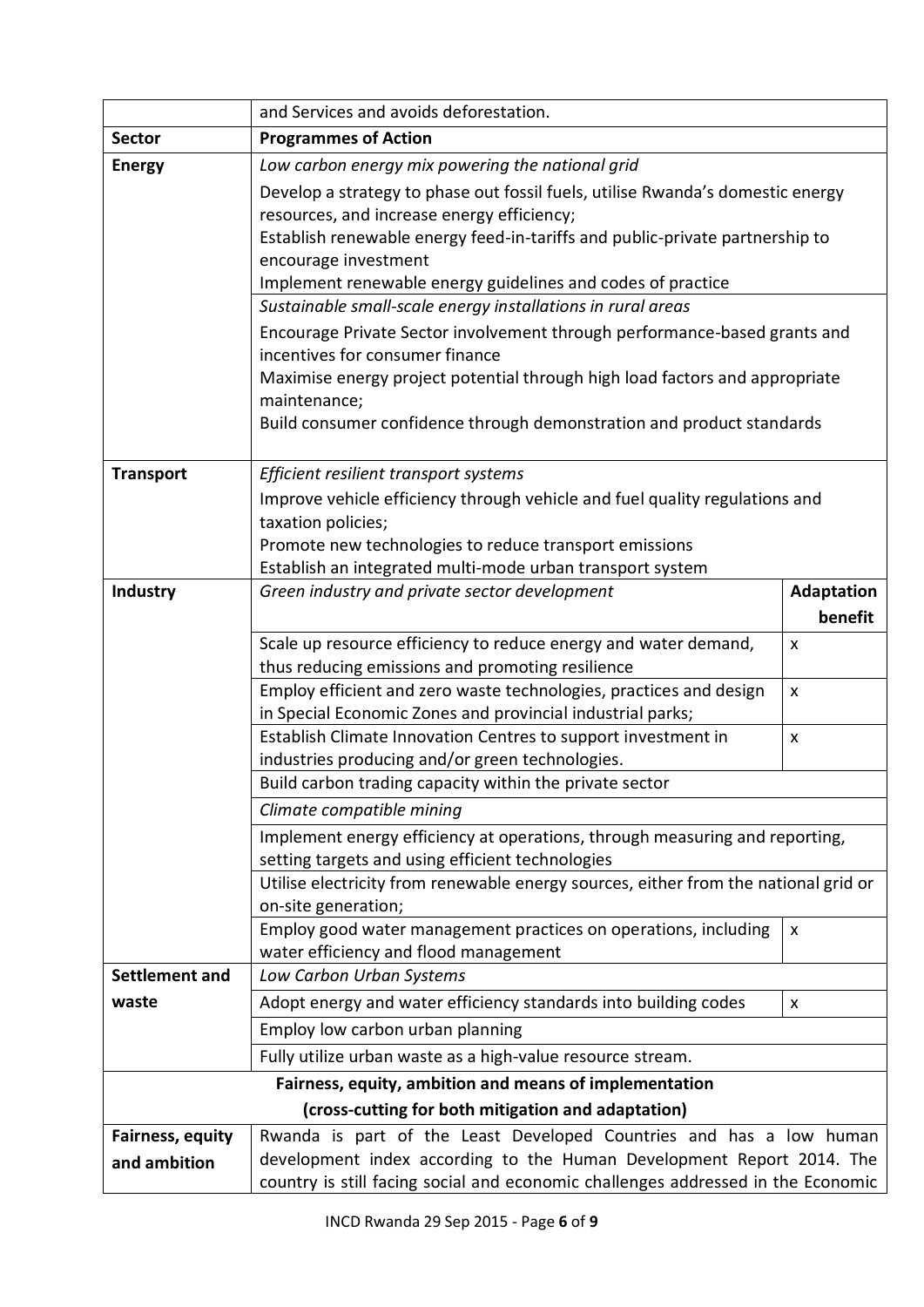|                                   | Development and Poverty Reduction Strategy (2013 - 2018).                                                                                                                                                                                                                                                                                                                                                                                           |
|-----------------------------------|-----------------------------------------------------------------------------------------------------------------------------------------------------------------------------------------------------------------------------------------------------------------------------------------------------------------------------------------------------------------------------------------------------------------------------------------------------|
|                                   | Adaptation is the first priority of the country due to high vulnerability of key<br>economic activities such as agriculture, energy and forestry. In addition, Rwanda<br>has one of the lowest GHG emissions per capita in the world estimated at 0.99<br>tCO2eq/person $(2013)^{12}$ . It should also be noted that the net emissions of<br>Rwanda as per second national communication (emissions net of sequestration)<br>were negative in 2005. |
|                                   | Despite this, Rwanda has established mitigation targets in different sectors<br>through its Green Growth and Climate Resilience Strategy and mainstreamed<br>Green Economy in its Economic Development and Poverty Reduction Strategy. In<br>this context, Rwanda considers that its Contribution is equitable and ambitious.                                                                                                                       |
| <b>Planning</b>                   | Rwanda's INDC has been developed taking into consideration various national                                                                                                                                                                                                                                                                                                                                                                         |
| processes                         | guiding documents, including Green Growth and Climate Resilience Strategy<br>(2011), Vision 2020, Economic Development and Poverty Reduction Strategy 2<br>(2013 - 2018), Sustainable Energy for All (2015 - 2030), and others.                                                                                                                                                                                                                     |
|                                   | The development of this INDC was achieved through a participatory and<br>transparent process through stakeholder consultations and workshops.                                                                                                                                                                                                                                                                                                       |
| <b>Means of</b><br>Implementation | The Government of Rwanda already spends a substantial portion of its annual<br>budget on infrastructure and the provision of social services, which contribute to<br>low carbon and build climate resilience. However, the full implementation of this<br>INDC will require predictable, sustainable and reliable support in the form of<br>finance, capacity building and technology transfer.                                                     |
|                                   | The initial costing of implementing the green growth and climate resilience<br>strategy indicated that Rwanda will need 24.15 Billion USD in the sector of Water<br>resource management, Agriculture and Energy up to 2030 <sup>13</sup> . Costing of the<br>remaining sectors will give the clear indication of financial needs.                                                                                                                   |
|                                   | Rwanda successfully completed its Technology Needs Assessment (TNA).<br>Elements of Rwanda's TNA process included institutional arrangements for TNA,                                                                                                                                                                                                                                                                                               |
|                                   | extensive stakeholders' involvement and consultations, prioritization of sectors,<br>barrier/market analysis and Technology Action Plans (TAP). Prioritized sectors in                                                                                                                                                                                                                                                                              |
|                                   | Rwanda's TNA were agriculture and energy.                                                                                                                                                                                                                                                                                                                                                                                                           |
| <b>Monitoring and</b>             | The Republic of Rwanda through the Ministry of Natural Resources hold the                                                                                                                                                                                                                                                                                                                                                                           |

<sup>-</sup><sup>12</sup> The Republic of Rwanda Statistical Yearbook 2014

<sup>&</sup>lt;sup>13</sup> Report on Costing of Green Growth and Climate Resilience Strategy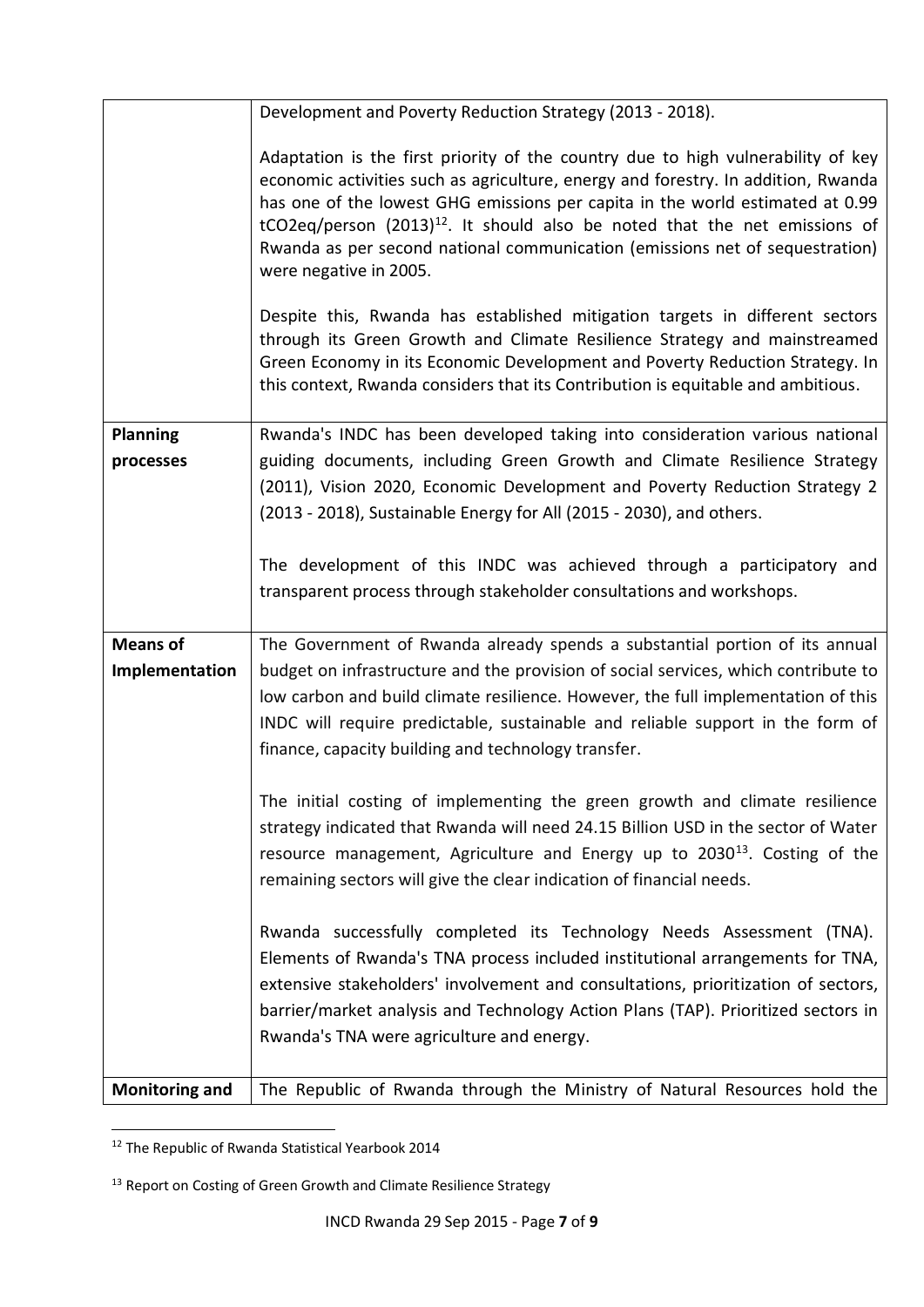| reporting<br>progress and<br><b>MRV</b> | responsibility to monitor and evaluate the implementation of INDCs through<br>regular statutory stakeholders' consultative engagement including the<br>Environment and Natural Resources Joint Sector Review (JSR) meetings. This will<br>ensure the effective updating and implementation of both mitigation and<br>adaptation plans.                                                                                                                                                                                                                                                                                                                                                                                                                                                                                                                                                                                                                                                                        |
|-----------------------------------------|---------------------------------------------------------------------------------------------------------------------------------------------------------------------------------------------------------------------------------------------------------------------------------------------------------------------------------------------------------------------------------------------------------------------------------------------------------------------------------------------------------------------------------------------------------------------------------------------------------------------------------------------------------------------------------------------------------------------------------------------------------------------------------------------------------------------------------------------------------------------------------------------------------------------------------------------------------------------------------------------------------------|
| Institutional<br>arrangements           | At the institutional level, the Ministry of Natural Resources (MINIRENA) is the<br>Ministry responsible for formulating and monitoring national policies related to<br>climate change and environment, while the Rwanda Environment Management<br>Authority (REMA) is the official organ responsible for implementing national<br>policies and strategies related to climate change and environment.                                                                                                                                                                                                                                                                                                                                                                                                                                                                                                                                                                                                          |
|                                         | A successful implementation of this INDC requires a close coordination and<br>collaboration between MINIRENA, REMA and all potential stakeholders incuding<br>the private sector, civil society and public institutions including Ministry of<br>Agriculture and Animal Resources, the Ministry of Trade and Industry, Ministry of<br>Local Government, the Ministry of Infrastructure, Ministry of Education, Ministry<br>of Health, the Ministry of Finance and Economic Planning, Ministry of Disaster<br>Management and Refugee Affairs, Rwanda Meteorology Agency, National<br>Institute of Statistics, Rwanda Development Board, Rwanda Standards Board,<br>Rwanda Agriculture Board; Rwanda Energy Group; Water and Sanitation<br>Corporation; Rwanda Natural Resources Authority; Rwanda Biomedical Centre;<br>Rwanda Transport Development Agency; Rwanda Housing Authority; Rwanda<br>Revenue Authority; National Industrial Research and Development Agency;<br>research centers and Universities. |
|                                         | In order to coordinate and monitor the implementation of the adaptation and<br>mitigation actions in the different sectors, Rwanda has set up different bodies<br>and operationalized institutional arrangements, namely the Green Economy<br>Technical Coordinating Committee and the National Fund for Environment and<br>Climate change (FONERWA) as a national green fund to mobilize additional<br>internal and external climate funds. In addition, MINIRENA has been accredited<br>as implementing entity for Adaptation Fund and Green Climate Fund (GCF) while<br>REMA has been nominated as national designated authority for GCF. These<br>institutions are based on a sectorwide approach and work closely with<br>development partners, civil society, academia and the private sector.                                                                                                                                                                                                          |
| Participation in                        | The Government of Rwanda intends to sell carbon credits during the period to                                                                                                                                                                                                                                                                                                                                                                                                                                                                                                                                                                                                                                                                                                                                                                                                                                                                                                                                  |
| international                           | contribute towards achieving its Green Growth and Climate Resilience Strategy.                                                                                                                                                                                                                                                                                                                                                                                                                                                                                                                                                                                                                                                                                                                                                                                                                                                                                                                                |
| market                                  | Rwanda will also participate in other international emissions reduction                                                                                                                                                                                                                                                                                                                                                                                                                                                                                                                                                                                                                                                                                                                                                                                                                                                                                                                                       |
| mechanism and                           | mechanisms such as the Clean Development Mechanism (CDM), Nationally                                                                                                                                                                                                                                                                                                                                                                                                                                                                                                                                                                                                                                                                                                                                                                                                                                                                                                                                          |
|                                         |                                                                                                                                                                                                                                                                                                                                                                                                                                                                                                                                                                                                                                                                                                                                                                                                                                                                                                                                                                                                               |